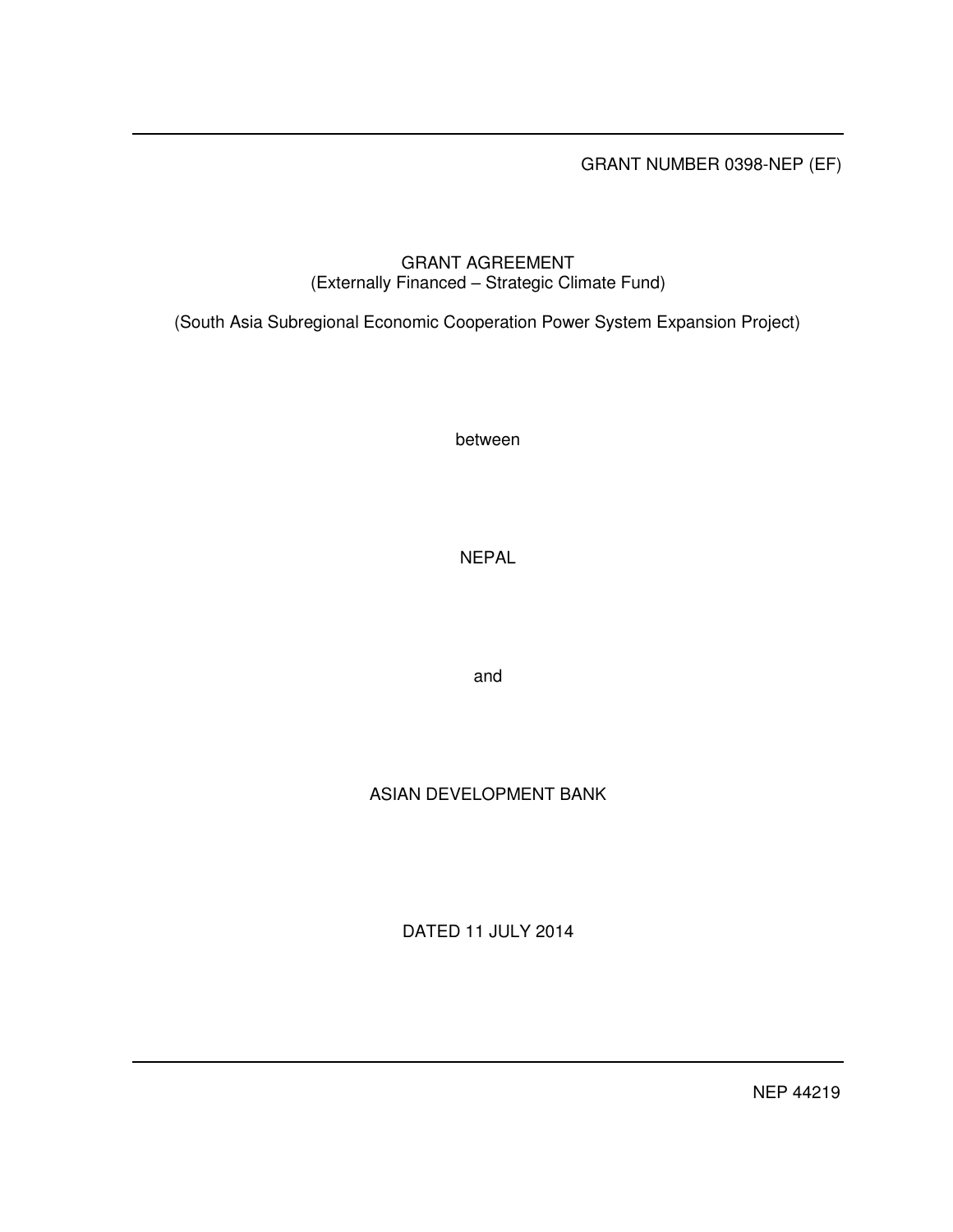## **GRANT AGREEMENT (Externally Financed)**

GRANT AGREEMENT dated 11 July 2014 between NEPAL ("Recipient") and ASIAN DEVELOPMENT BANK ("ADB").

## WHEREAS

(A) by a loan agreement of even date herewith between the Recipient and ADB ("Special Operations Loan Agreement"), ADB has agreed to lend to the Recipient from ADB's Special Funds resources an amount in various currencies equivalent to one hundred sixteen million four hundred ninety three thousand Special Drawing Rights (SDR116,493,000) for the purposes of the Project described in Schedule 1 to the Special Operations Loan Agreement;

(B) the Recipient has applied to the Strategic Climate Fund ("SCF") for a grant ("Grant"), to be administered by ADB, for the purposes of cofinancing expenditures under the Project;

(C) the Recipient has also applied to the Government of Norway for a grant, to be administered by ADB ("Norway Grant"), for the purposes of cofinancing expenditures under the Project;

(D) by an agreement dated between the Recipient and ADB ("Norway Grant Agreement"), ADB has agreed to make the proceeds of the Norway Grant available to the Recipient in the amount of sixty million Dollars (\$60,000,000) for the purposes of financing a portion of Parts 1 and 4 of the Project;

 (E) the Project shall be carried out by (i) the Nepal Electricity Authority ("NEA") for Parts 1, 2 and 4 of the Project, and (ii) the Alternative Energy Promotion Centre ("AEPC") for Parts 3 and 4 of the Project;

 (F) the Recipient shall make available to AEPC the proceeds of the Grant for the purposes of the Project in the manner provided for herein, upon terms and conditions satisfactory to ADB; and

 (G) ADB, acting in its capacity as an implementing entity of the SCF in accordance with the Financial Procedures Agreement dated 18 March 2010 between the International Bank for Reconstruction and Development ("IBRD") and ADB ("Financial Procedures Agreement"), has agreed to make a grant to the Recipient from the SCF upon the terms and conditions set forth herein and the AEPC Project Agreement;

NOW THEREFORE the parties agree as follows: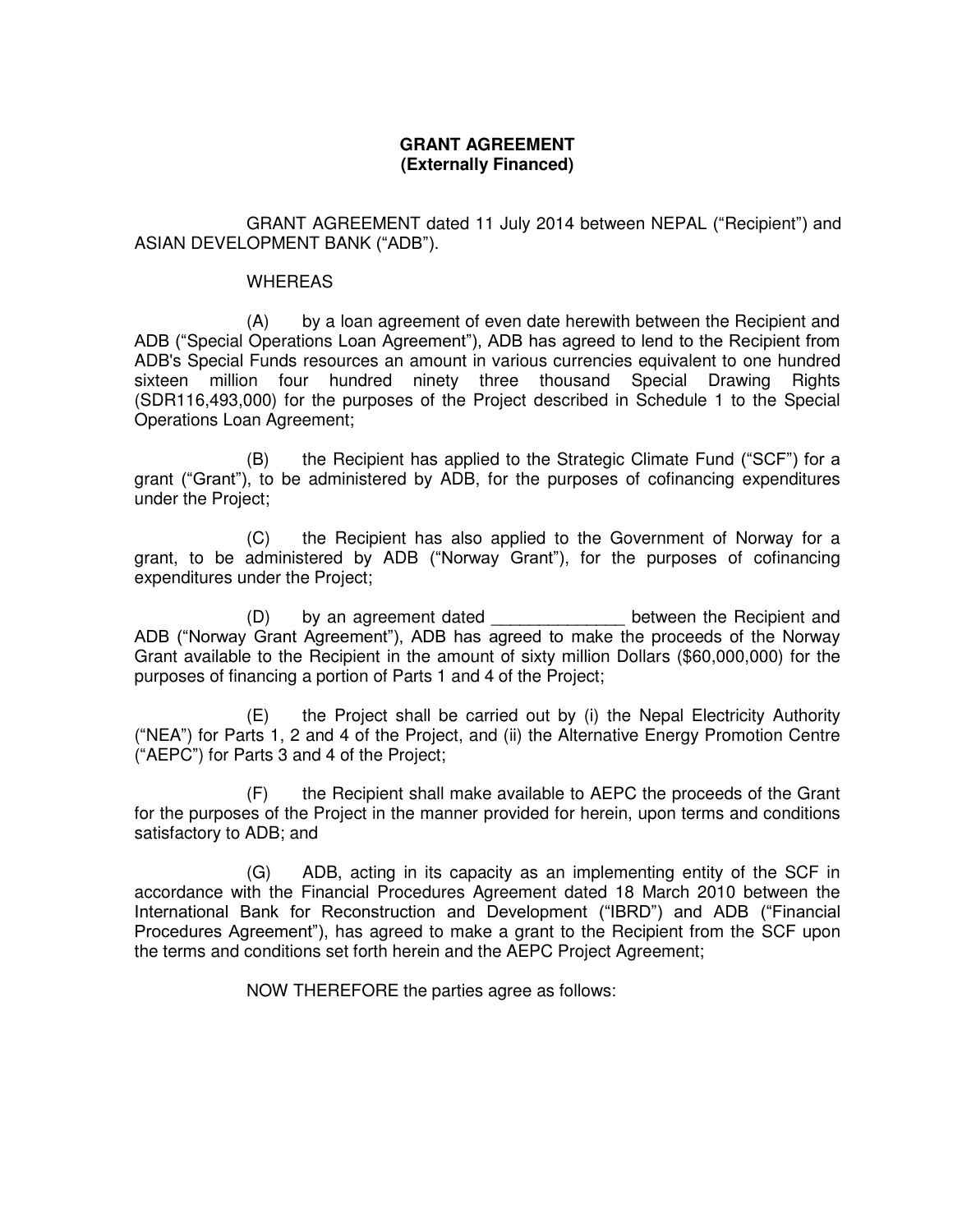## **ARTICLE I**

## **Grant Regulations; Definitions**

Section 1.01. All provisions of the Externally Financed Grant Regulations of ADB, dated 8 April 2009 ("Grant Regulations"), are hereby made applicable to this Grant Agreement with the same force and effect as if they were fully set forth herein, subject, however, to the following modifications:

- (a) The term "Project", wherever it appears in the Grant Regulations, shall mean Parts 3 and 4 of the Project as described in Schedule 1 to the Special Operations Loan Agreement; and
- (b) The term "Project Agreement", wherever it appears in the Grant Regulations, shall mean the AEPC Project Agreement.

Section 1.02. Wherever used in this Grant Agreement, the several terms defined in the Grant Regulations and the Special Operations Loan Agreement have the respective meanings therein set forth unless modified herein or the context otherwise requires.

## **ARTICLE II**

#### **The Grant**

Section 2.01. ADB agrees to make available to the Recipient a grant from the SCF in the amount of eleven million two hundred thousand Dollars (\$11,200,000).

#### **ARTICLE III**

#### **Use of Proceeds of the Grant**

Section 3.01. The Recipient shall:

- (a) make the proceeds of the Grant available to AEPC as a grant under the AEPC Financing Arrangement upon terms and conditions satisfactory to ADB; and
- (b) cause AEPC to apply such proceeds to the financing of expenditures on the Project in accordance with the provisions of this Grant Agreement and AEPC Project Agreement.

Section 3.02. The proceeds of the Grant shall be allocated and withdrawn in accordance with the provisions of Schedule 1 to this Grant Agreement, as such Schedule may be amended from time to time by agreement between the Recipient and ADB.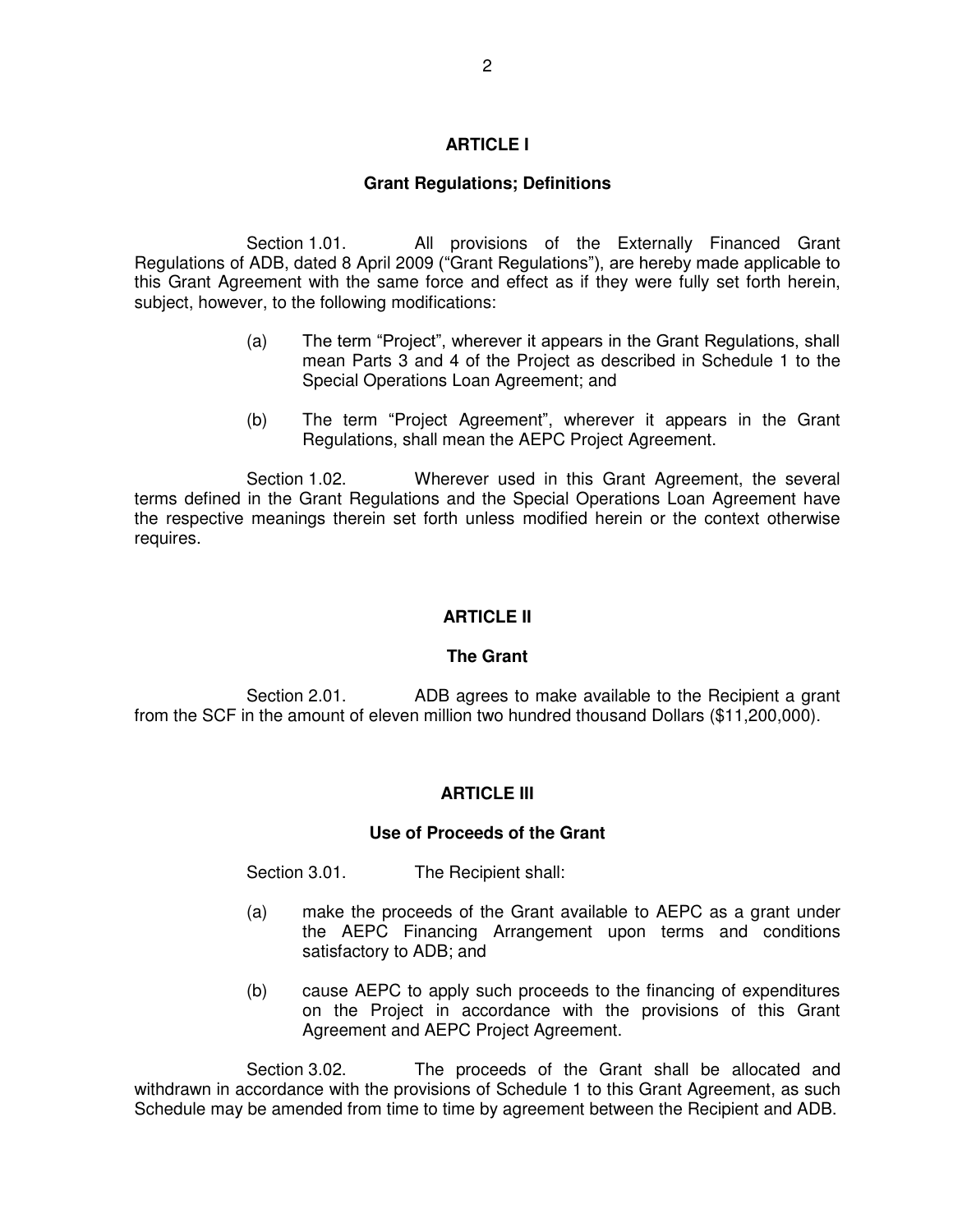Section 3.03. Except as ADB may otherwise agree, the Recipient shall procure, or cause to be procured, the items of expenditure to be financed out of the proceeds of the Grant in accordance with the provisions of Schedule 4 to the Special Operations Loan Agreement.

Section 3.04. The Grant Closing Date for the purposes of Section 8.02 of the Grant Regulations shall be 30 June 2022 or such other date as may from time to time be agreed between the Recipient and ADB.

### **ARTICLE IV**

#### **Particular Covenants**

Section 4.01. In the carrying out of the Project and operation of the Project facilities, the Recipient shall perform, or cause to be performed, all obligations set forth in Schedule 5 to the Special Operations Loan Agreement.

 Section 4.02. ADB shall disclose the annual audited financial statements for the Project and the opinion of the auditors on the financial statements within 30 days of the date of their receipt by posting them on ADB's website.

Section 4.03. The Recipient shall enable ADB's representatives to inspect the Project, the Goods and Works, and any relevant records and documents.

Section 4.04. The Recipient acknowledges and agrees that this Grant Agreement is entered into by ADB, not in its individual capacity, but as an implementing entity of the SCF in respect of funds made available by IBRD, acting as trustee to the said Fund. Accordingly, the Recipient agrees that (i) it may only withdraw Grant proceeds to the extent that ADB has received proceeds for the Grant from the SCF, and (ii) that ADB does not assume any obligations or responsibilities of the SCF in respect of the Project or the Grant other than those set out in this Grant Agreement.

## **ARTICLE V**

#### **Suspension**

Section 5.01. The following are specified as additional events for suspension of the right of the Recipient to make withdrawals from the Grant Account for the purposes of Section 8.01(k) of the Grant Regulations: the Recipient shall have failed to perform any of its obligations under the Special Operations Loan Agreement.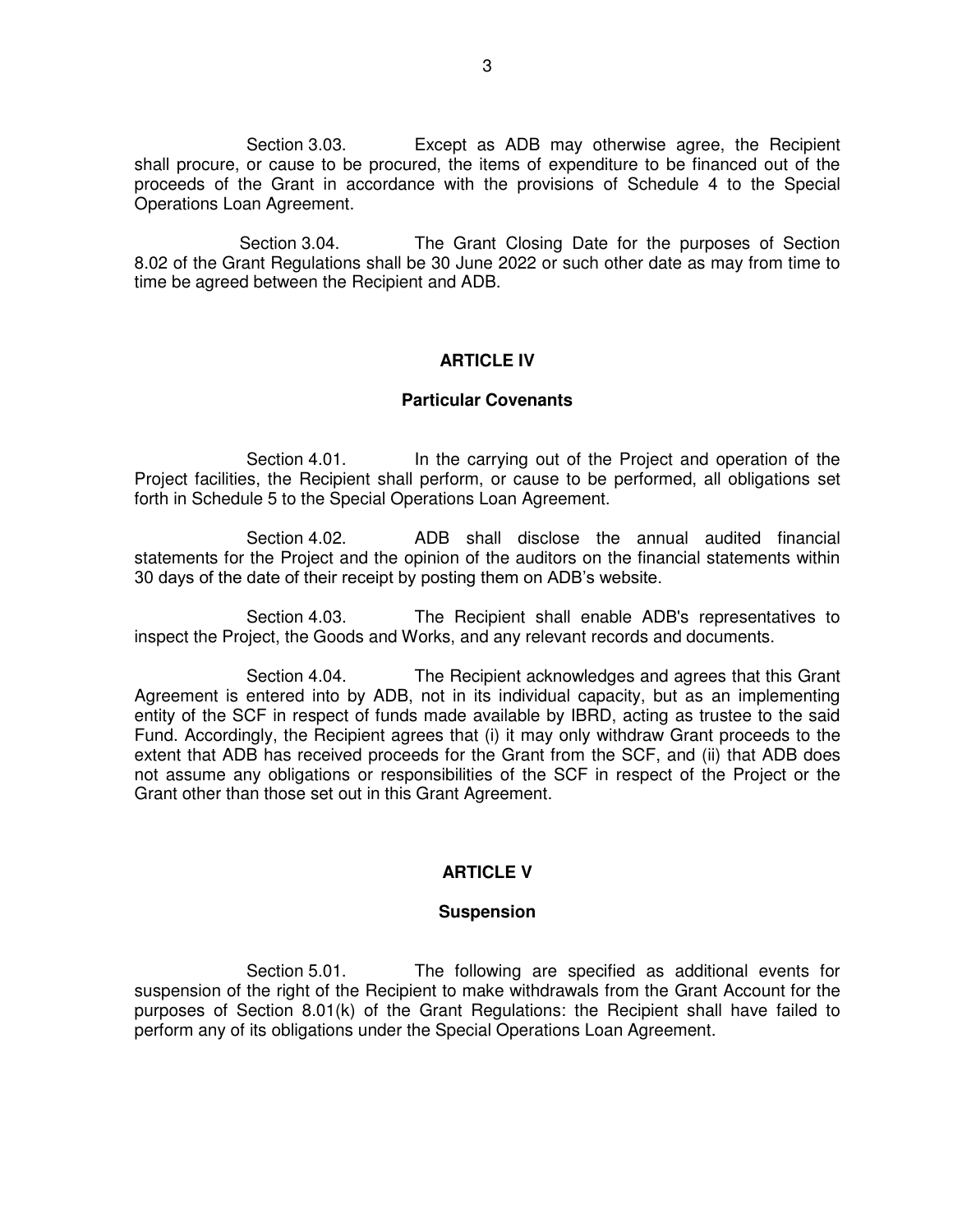### **ARTICLE VI**

#### **Effectiveness**

Section 6.01. The following is specified as an additional condition to the effectiveness of this Grant Agreement for the purposes of Section 9.01(e) of the Grant Regulations: the Special Operations Loan Agreement shall have been duly executed and delivered.

Section 6.02. The following are specified as an additional matter, for the purposes of Section 9.02(c) of the Grant Regulations, to be included in the opinion or opinions to be furnished to ADB: the Special Operations Loan Agreement has been duly authorized by, and executed and delivered on behalf of, the Recipient, and is legally binding upon the Recipient in accordance with its terms.

 Section 6.03. A date 90 days after the date of this Grant Agreement is specified for the effectiveness of this Grant Agreement for the purposes of Section 9.04 of the Grant Regulations.

#### **ARTICLE VII**

#### **Miscellaneous**

Section 7.01. The Secretary, Ministry of Finance of the Recipient is designated as representative of the Recipient for the purposes of Section 11.02 of the Grant Regulations.

Section 7.02. The following addresses are specified for the purposes of Section 11.01 of the Grant Regulations:

### For the Recipient

**Secretary**  Ministry of Finance Singha Durbar Kathmandu, Nepal

Facsimile Number:

+977 1 421-1665.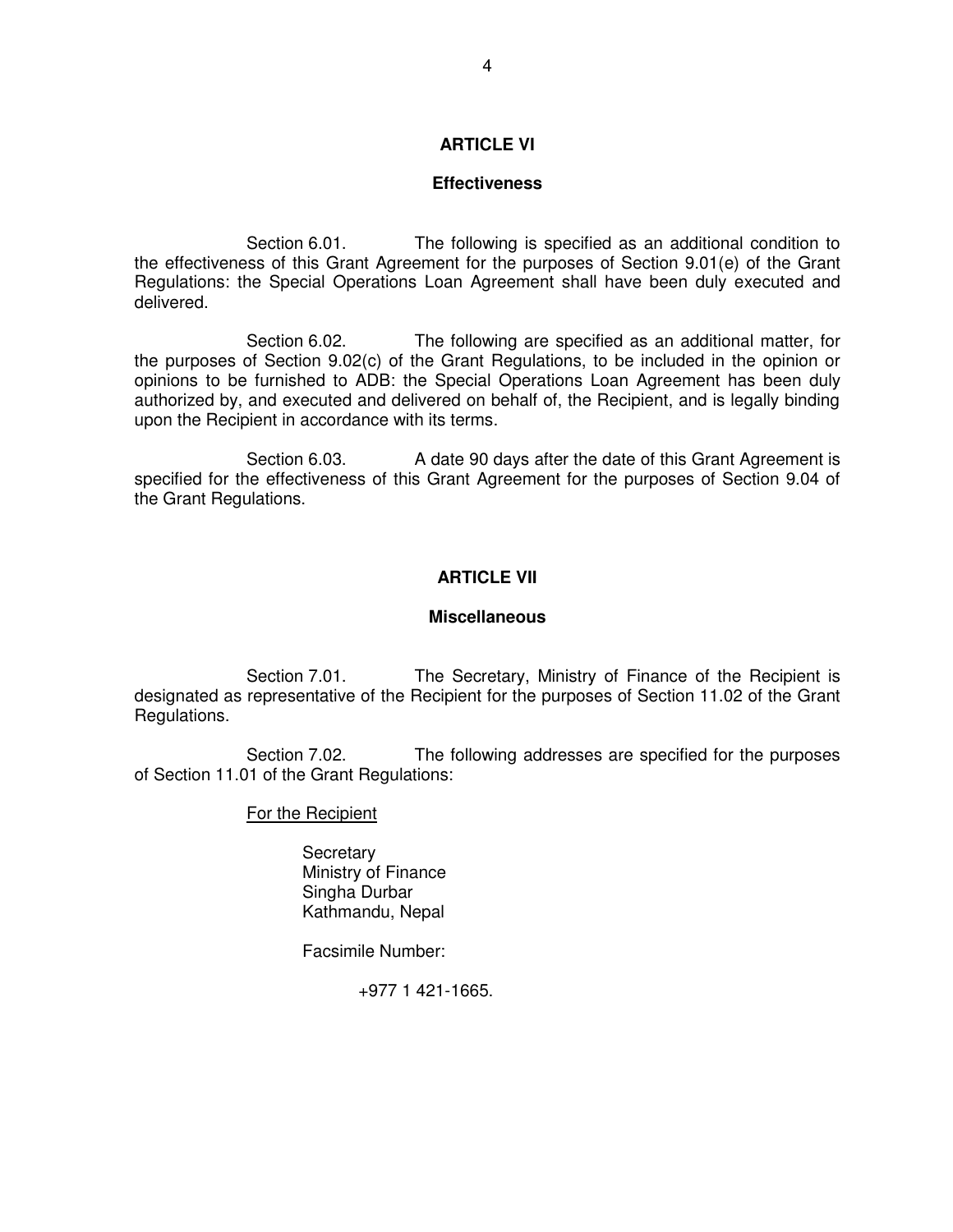For ADB

 $(\quad)$ 

 $(\quad)$ 

 $\ddot{\phantom{0}}$ 

Asian Development Bank 6 ADB Avenue Mandaluyong City 1550 Metro Manila Philippines

Facsimile Numbers:

+63 2 636-2444 +63 2 636-2338.

IN WITNESS WHEREOF the parties hereto, acting through their representatives thereunto duly authorized, have caused this Grant Agreement to be signed in their respective names as of the day and year first above written and to be delivered at the principal office of ADB

**NEPAL** 

By

YUBA"RAJ BHU`SAL Secretary Ministry of Finance

ASIAN DEVELOPMENT BANK

 $By \n\begin{array}{c}\n\overbrace{\mathcal{K}}.\n\end{array} \n\begin{array}{c}\n\sqrt{\frac{1}{2}}\sqrt{\frac{1}{2}}\sqrt{\frac{1}{2}}\sqrt{\frac{1}{2}}\sqrt{\frac{1}{2}}\sqrt{\frac{1}{2}}\sqrt{\frac{1}{2}}\sqrt{\frac{1}{2}}\sqrt{\frac{1}{2}}\sqrt{\frac{1}{2}}\sqrt{\frac{1}{2}}\sqrt{\frac{1}{2}}\sqrt{\frac{1}{2}}\sqrt{\frac{1}{2}}\sqrt{\frac{1}{2}}\sqrt{\frac{1}{2}}\sqrt{\frac{1}{2}}\sqrt{\frac{1}{2}}\sqrt{\frac{1}{2}}\sqrt{\frac{1}{2}}\sqrt$ 

**Country Director Nepal Resident Mission**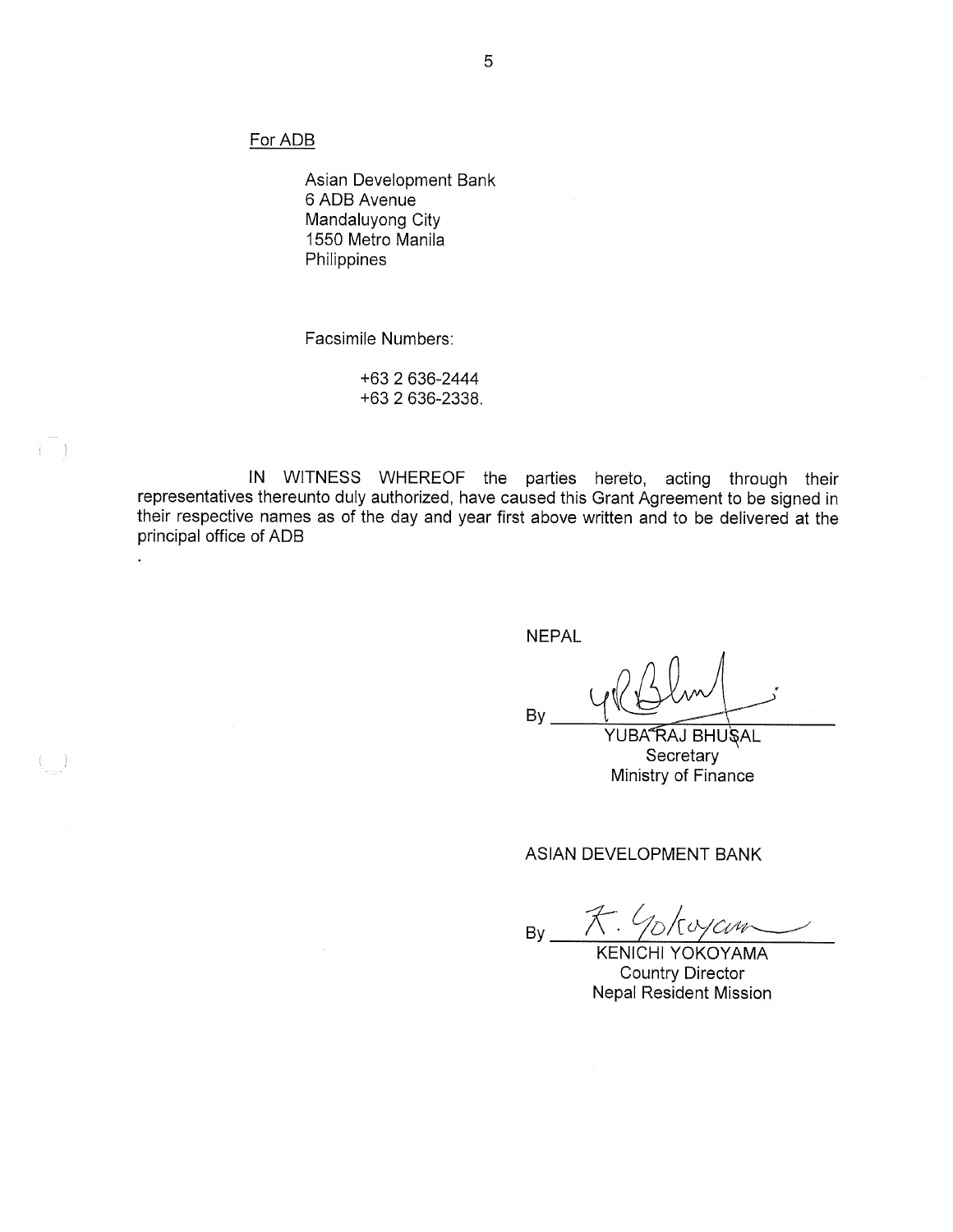## **SCHEDULE 1**

## **Allocation and Withdrawal of Grant Proceeds**

## General

1. The table attached to this Schedule sets forth the Categories of items of expenditure to be financed out of the proceeds of the Grant and the allocation of the Grant proceeds to each such Category ("Table"). (Reference to "Category" in this Schedule is to a Category of the Table.)

## Basis for Withdrawal from the Grant Account

2. Except as ADB may otherwise agree, the proceeds of Grant shall be disbursed on the basis of the withdrawal percentage for each item of expenditure set forth in the Table.

## **Reallocation**

3. Notwithstanding the allocation of Grant proceeds and the withdrawal percentages set forth in the Table,

 (a) if the amount of the Grant allocated to any Category appears to be insufficient to finance all agreed expenditures in that Category, ADB may, by notice to the Recipient, (i) reallocate to such Category, to the extent required to meet the estimated shortfall, amounts of the Grant which have been allocated to another Category but, in the opinion of ADB, are not needed to meet other expenditures, and (ii) if such reallocation cannot fully meet the estimated shortfall, reduce the withdrawal percentage applicable to such expenditures in order that further withdrawals under such Category may continue until all expenditures thereunder shall have been made; and

 (b) if the amount of the Grant allocated to any Category appears to exceed all agreed expenditures in that Category, ADB may, by notice to the Recipient, reallocate such excess amount to any other Category.

## Disbursement Procedures

4. Except as ADB may otherwise agree, the Grant proceeds shall be disbursed in accordance with the Loan Disbursement Handbook.

## Condition for Withdrawals from Grant Account

5. Notwithstanding any other provision of this Grant Agreement, no withdrawals shall be made from the Grant Account until the AEPC Financing Arrangement, upon terms and conditions satisfactory to ADB, shall have been duly agreed on by the Recipient and the AEPC.